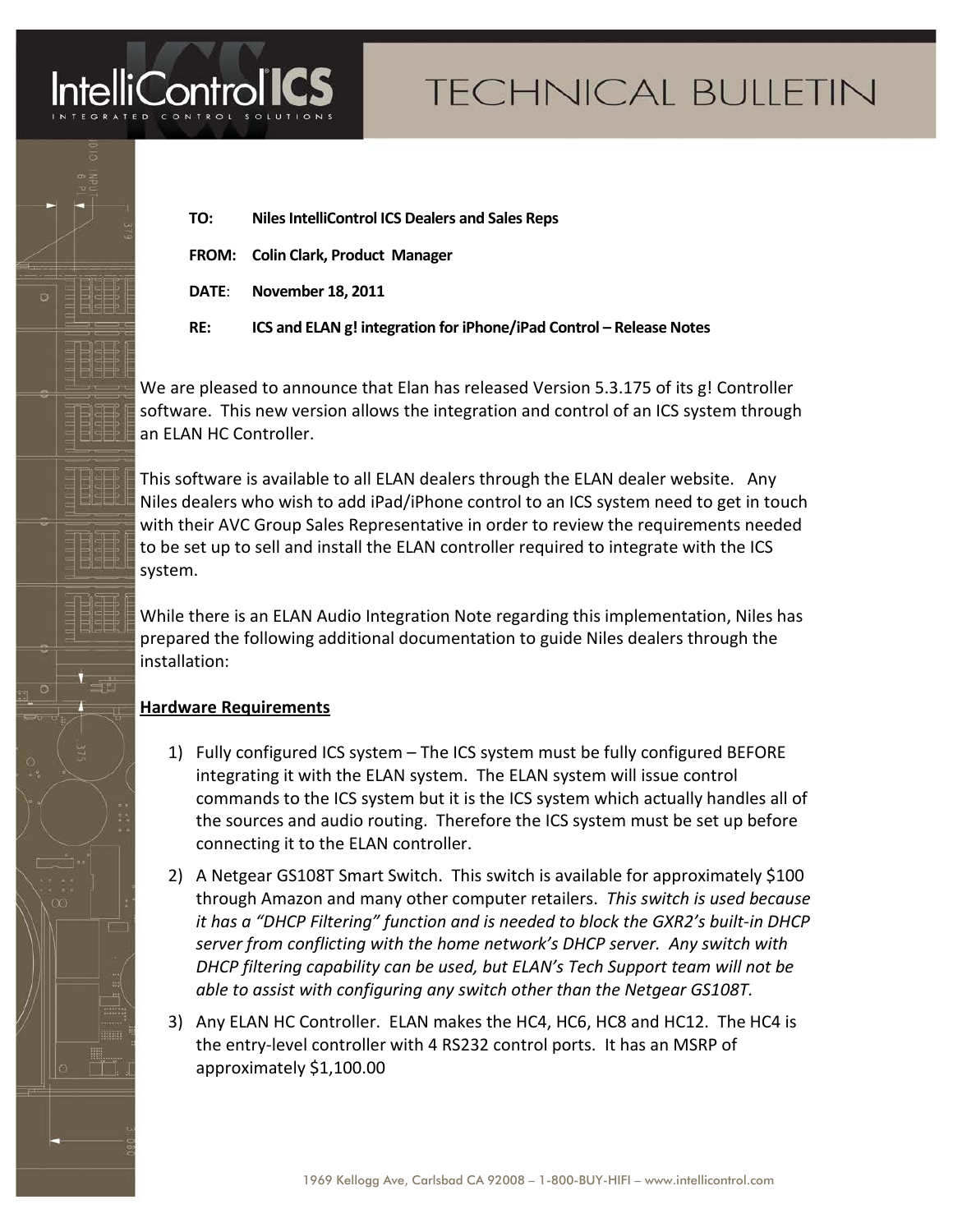#### **Software Requirements**

- 1) No update is needed to the ICS firmware. Niles always recommends that the latest version of the ICS firmware be installed in any system. This is easily done via the IntelliFile®3 Firmware Update. The current release of this is Build 143, available for download at [http://www.intellicontrol.com/ICS/downloads.php.](http://www.intellicontrol.com/ICS/downloads.php)
- 2) The ELAN software required for this is Version 5.3.175 or higher. The ELAN HC controller must be updated with this software BEFORE integrating with the ICS system.
- 3) For iPad/iPhone/iPod Touch control of an ICS system, end-users must download the g!Mobile 5.3 app from the iTunes store. The app is available at no charge. Be sure to download version 5.3 or higher.

## **ELAN Pro App**

1) ELAN uses a software licensing scheme called a Pro App for integrating  $3^{rd}$  party devices with its HC controllers. Because ELAN and Niles are sister companies, a Pro App is NOT required for integrating an ICS system with an HC controller.

## **ELAN Viewer Licenses**

1) Elan permits a single iPhone/iPad device to be used as a control interface. For each additional user who wishes to use the system concurrently, a separate Viewer License must be purchased from ELAN. We recommend that a Viewer License be purchased for each additional user in the home who has an iPad/iPhone/iPod Touch to allow any of them to control the system from any of their devices.

#### **Network Requirements**

There are specific network settings required in order for the ELAN HC controller to properly communicate with the ICS system.

*For a new installation, network settings can be easily pre-configured for the system.* 

*For an existing system that is being upgraded for iPad/iPhone control using g!, care must be taken when changing the home network addressing system to make certain that each static IP device connected to the end-user's network is changed to the new addressing scheme. All dynamic DHCP devices will adjust their addresses to the new addressing scheme automatically.*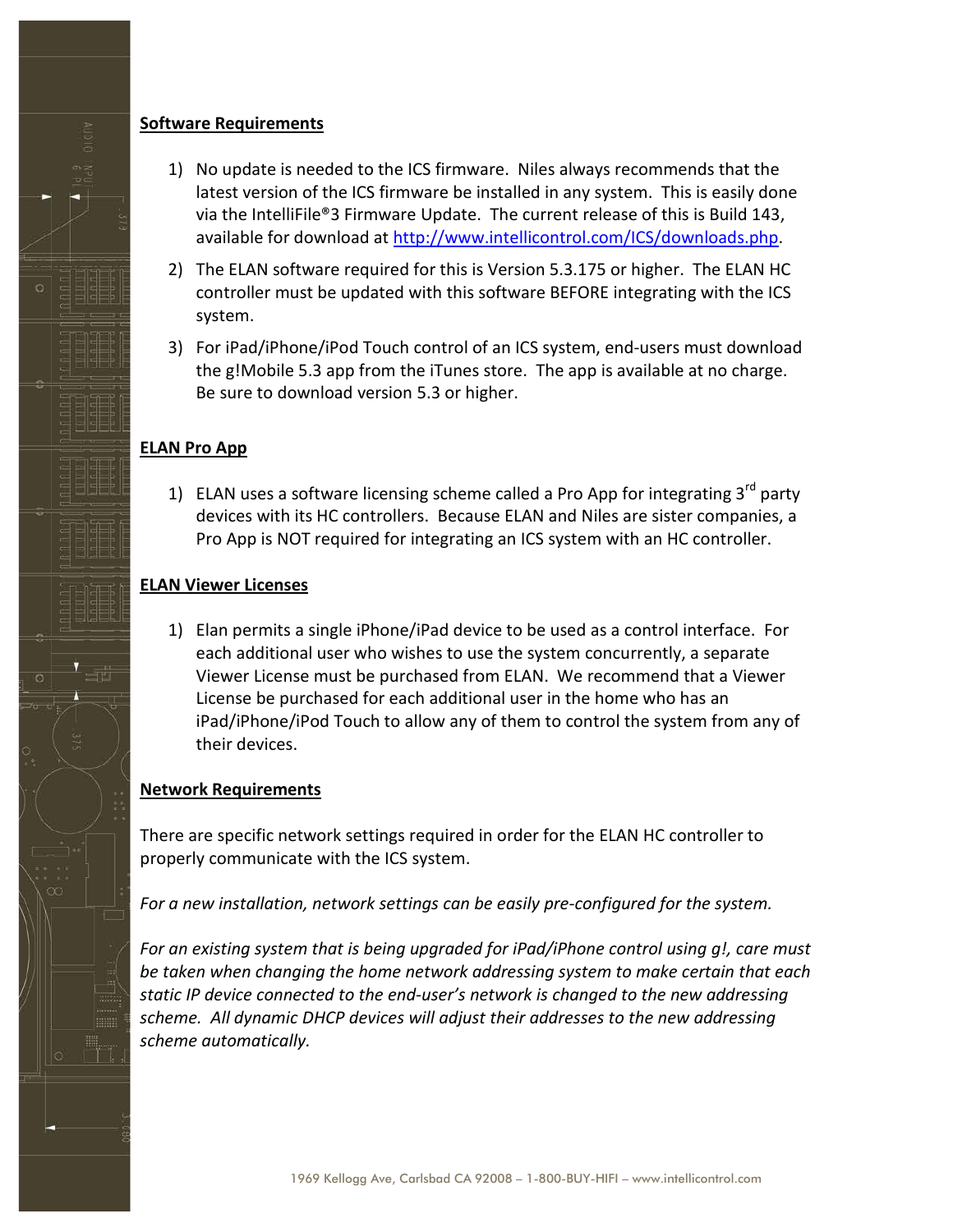#### **LIMITATIONS – ICS Compatibility with ELAN g!**

| <b>ICS Component</b>                                      | Compatible with<br>the g! | Comments                                                |
|-----------------------------------------------------------|---------------------------|---------------------------------------------------------|
|                                                           | integration?              |                                                         |
| <b>IM-NET</b>                                             | <b>Fully Compatible</b>   |                                                         |
| IM-iCARD2                                                 | <b>Fully Compatible</b>   |                                                         |
| <b>TM-Sirius</b>                                          | <b>Fully Compatible</b>   |                                                         |
| TM-XM                                                     | <b>Fully Compatible</b>   |                                                         |
| TM-AM/FM                                                  | <b>Fully Compatible</b>   |                                                         |
| $TM-HD/R$                                                 | <b>Fully Compatible</b>   |                                                         |
| IM-Audio                                                  | <b>Fully Compatible</b>   |                                                         |
| <b>IM-SERVER</b><br><b>RS232G</b><br>iRemote®TS<br>HT-MSU |                           | Because of the IM-Net card's support                    |
|                                                           | Not Supported             | of local networked music files, we are                  |
|                                                           |                           | NOT supporting the legacy IM-Server                     |
|                                                           |                           | cards                                                   |
|                                                           |                           | Because the ELAN Controller can                         |
|                                                           | Not supported             | integrate with and control RS232                        |
|                                                           |                           | components, we are not supporting                       |
|                                                           |                           | control of RS232 devices connected to                   |
|                                                           |                           | the ICS system using the Niles RS232g.                  |
|                                                           |                           | Because the ELAN controller can fully                   |
|                                                           |                           | integrate with and control Home                         |
|                                                           | Not Supported             | Theater components, we are not                          |
|                                                           |                           | supporting control of a Home Theater                    |
|                                                           |                           | system using the Niles HT-MSU                           |
| iRemote                                                   |                           |                                                         |
|                                                           |                           | These Niles interfaces will fully control               |
| Single                                                    | <b>Fully Compatible</b>   | an ICS system. They WILL NOT control                    |
| Contact                                                   |                           | components/devices connected to the<br>ELAN controller. |
| Display                                                   |                           |                                                         |

The following ICS features are currently not supported using the ELAN control interfaces (including the iPhone/iPad/iPod Touch):

1) Party Mode – There is no Press And Hold command to activate the ICS Party Mode using an ELAN interface. Any Niles interface (Contact, Display, Single, iRemote) can activate the Party Mode at any time. Any ELAN interface can turn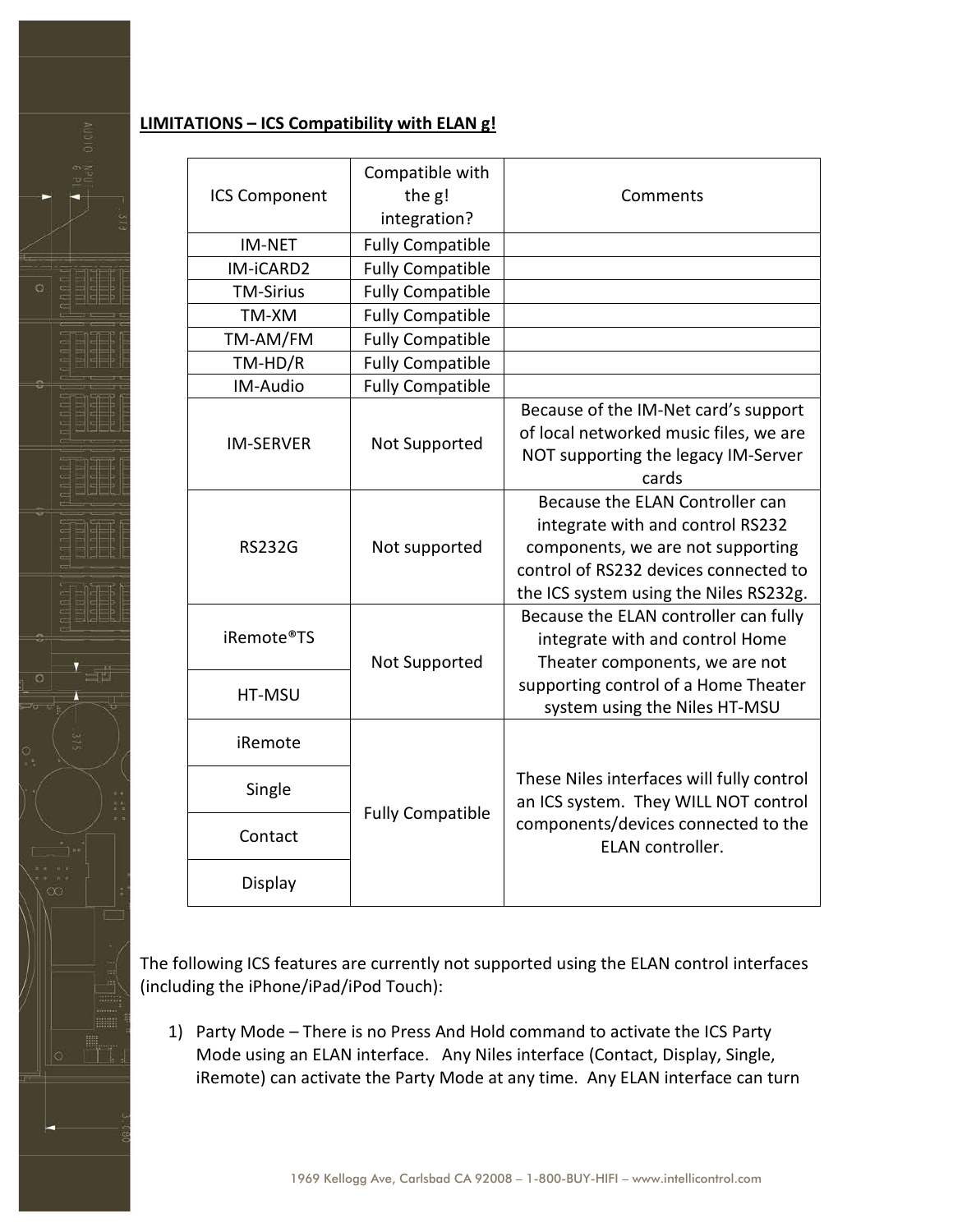on the zones of Party Mode by activating them individually. The ELAN interface can select and control ANY ICS zone quickly and easily

- 2) Zone Audio Settings There is no Press and Hold command on the ELAN interface to access the Zone Audio settings or any of the Niles interface settings pages. Niles recommends installing a Contact touchscreen to provide access to these settings during installation.
- 3) Tuner Favorite Editing There is no Press and Hold command on the ELAN interface to access the advanced Favorite editing screens of the ICS system's tuner modules. Favorites can be stored and accessed through the ELAN interfaces, but cannot be renamed or reorganized. Niles recommends installing a Contact touchscreen to provide access to the advanced ICS Favorite features.

#### **ELAN interfaces**

The following interfaces are fully supported:

1) TS7 and TS10 Touchscreens -



The TS7 and TS10 are 7" and 10" widescreen 16:9 wall-mounted touchscreen panels. They connect to the home network via an RJ45 Ethernet connection and require 16vDC power.

2) iPad (iPad and iPad2) / iPhone (3G/3GS/4/4S) / iPod Touch (3 $^{rd}$  and 4 $^{th}$ generation)

The g!Mobile 5.3 app is designed for the devices listed above. Compatibility with earlier versions is not supported.

3) Other ELAN interfaces are NOT currently supported for controlling the ICS system.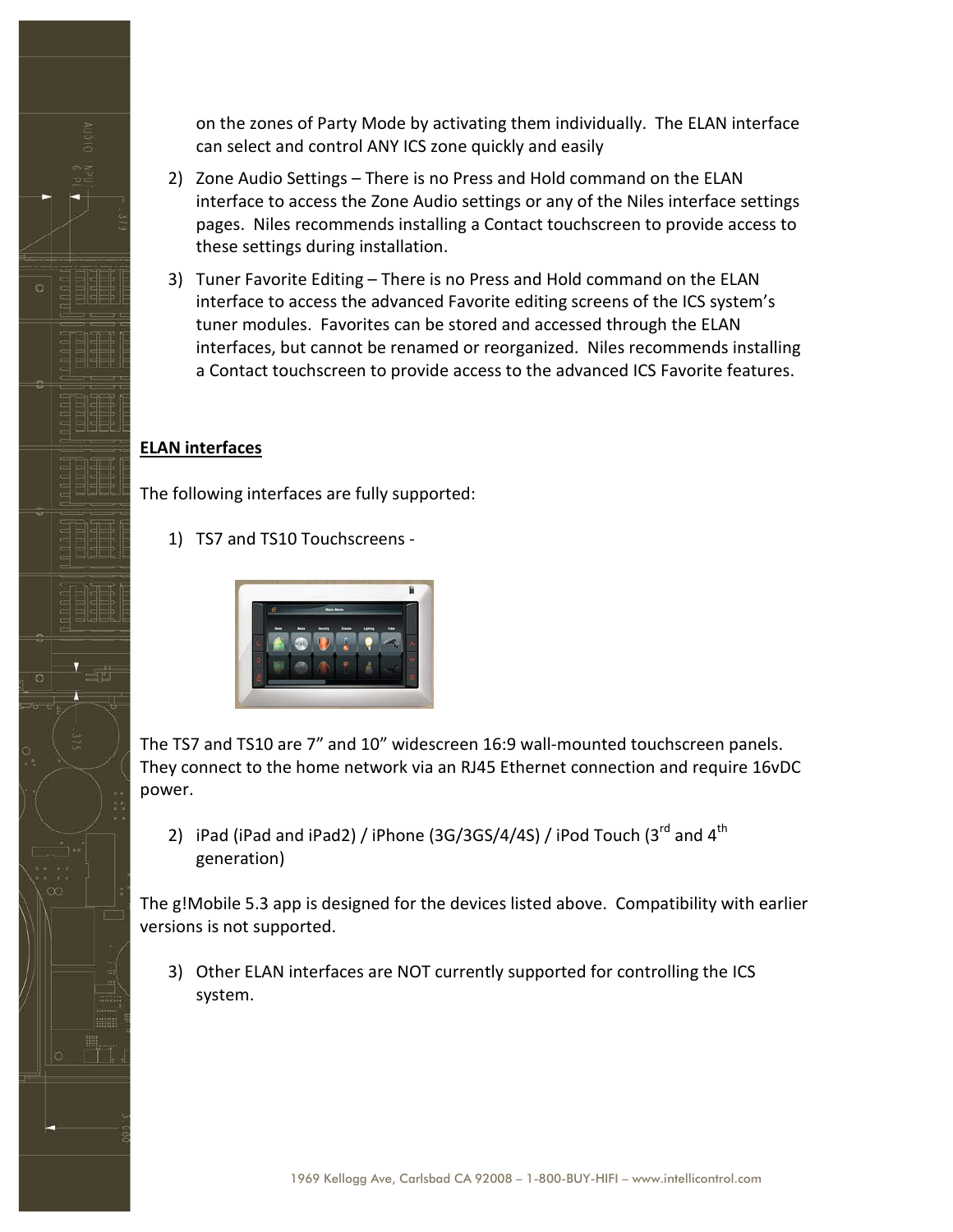#### **Basic Connection Diagram**



# Connection Overview

#### **Installation Steps Overview**

- 1) Set up and configure the ICS system Do not connect it to the home network yet.
- 2) Update the HC controller to Version 5.3.175 or higher.

#### **New Network settings**

*The following steps involve adjusting the home network to a new IP addressing scheme of 10.100.0.x with a subnet mask of 255.255.0.0. Follow the steps in the order provided in order to simplify the installation. The instructions will assume that a standard ELAN recommended D-Link DIR-628 will be used. Any router that allows an addressing scheme of 10.100.X.X with a subnet mask of 255.255.0.0 and that has configurable port forwarding can be used, but only the DIR-628 will be supported by ELAN Tech Support*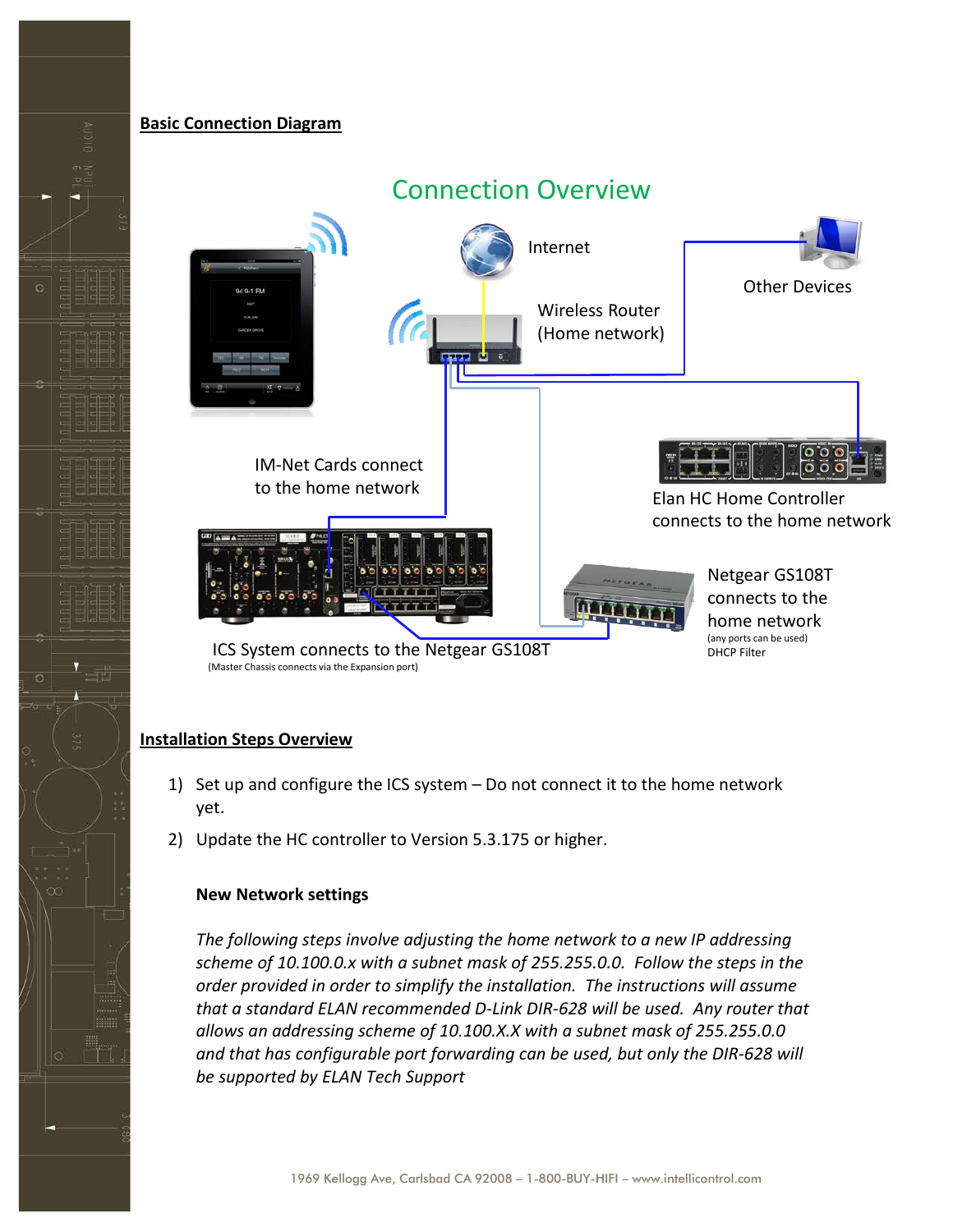3) Change the IP address of the HC controller to the following settings:

| IP Address        | $10$ , $100$ , $0$ , $251$ |
|-------------------|----------------------------|
| Subnet Mask       | 255 255 0 0                |
| Default Gateway   | $10$ , $100$ , $1$ , $1$   |
| <b>DNS Server</b> | $10$ $100$ $1$ $1$         |

- 4) Click OK and reboot the controller. *The g! controller won't be accessible on the network again until the router is configured later in the process.*
- 5) Connect the Netgear GS108T to the home network. The GS108T has a default address of 192.168.0.239 and default password of "password". Access the GS108T at [http://192.168.0.239.](http://192.168.0.239/)
- 6) Enable DHCP filtering on All Ports in the System>Services>DHCP Filtering>Configuration section by enabling "Admin Mode"
- 7) Make sure that all interfaces (ports) have Trust Mode "Disabled" by clicking on the "Interface Configuration" tab on the left sidebar and adjusting as necessary.
- 8) Change the IP settings of the GS108T to the following by going to System>Management>IP Configuration:

| System                                                                  | Switching          | QoS            | Security                                                                        | Monitoring | Maintenance | Help |  |
|-------------------------------------------------------------------------|--------------------|----------------|---------------------------------------------------------------------------------|------------|-------------|------|--|
| Management                                                              | <b>Device View</b> | <b>SNAMP</b> ! | <b>LLDP</b><br>Services                                                         |            |             |      |  |
| <b>System Information</b>                                               |                    |                | <b>IP Configuration</b>                                                         |            |             |      |  |
| Time                                                                    |                    |                | <b>IP Configuration</b>                                                         |            |             |      |  |
| <b>Denial of Service</b><br>DNS.<br><b>Green Ethernet Configuration</b> |                    | c              | Dynamic IP Address (DHCP)<br>Dynamic IP Address (BOOTP)<br>G. Static IP Address |            |             |      |  |
|                                                                         |                    |                | <b>IP Address</b>                                                               |            | 10.100.1.10 |      |  |
|                                                                         |                    |                | Subnet Mask                                                                     |            | 255.255.0.0 |      |  |
|                                                                         |                    |                | <b>Default Gateway</b>                                                          |            | 10.100.1.1  |      |  |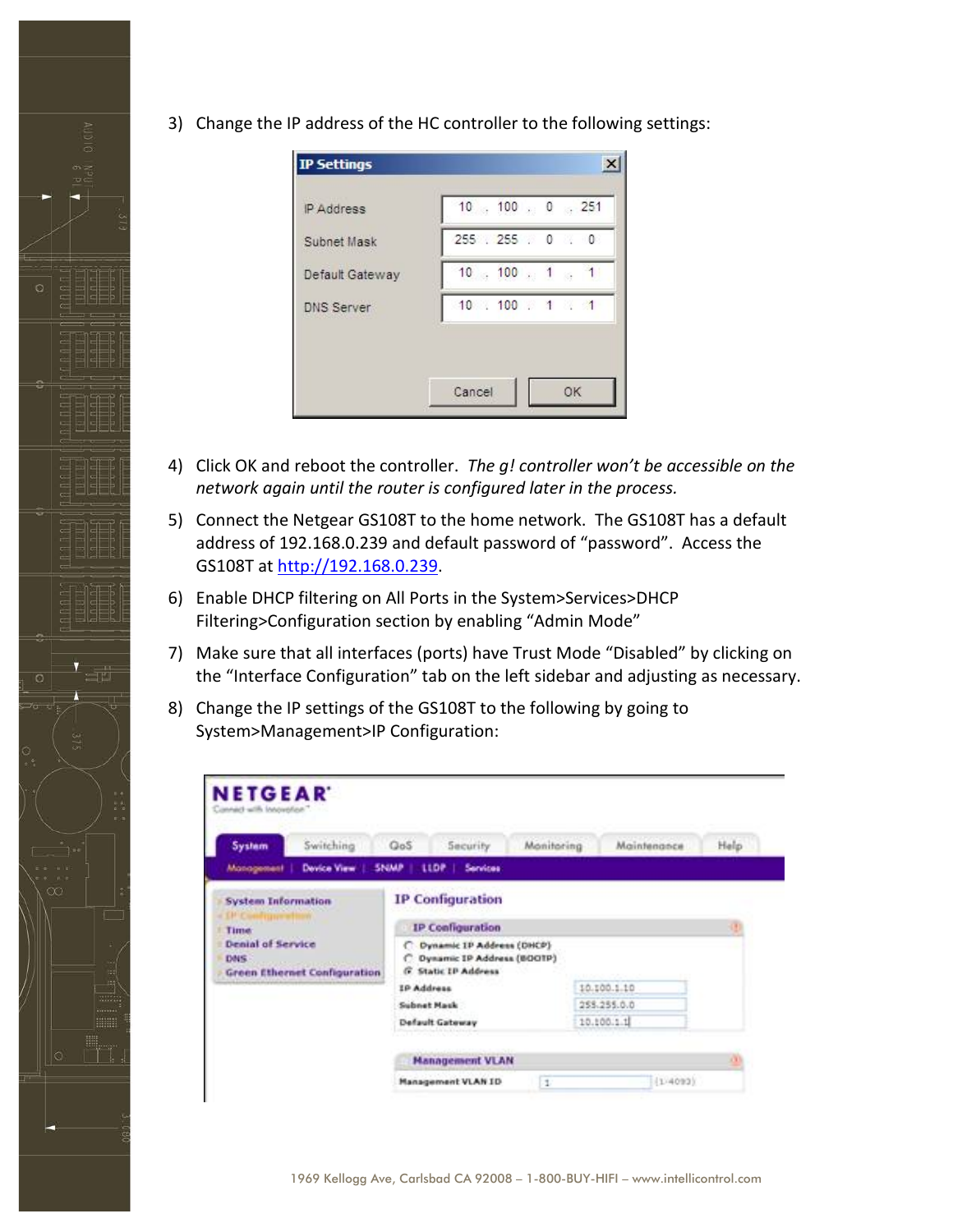- 9) Click "Apply" to apply the settings. The GS108T will reboot. *The GS108T won't be accessible on the network again until the router is configured later in the process.*
- 10) Identify ALL network devices with static IP addresses on the home network. Making a list of all static IP devices is critical to make sure that each is updated before you change the router settings later in this process. If you miss a device, the only way to access it will be by changing the router settings again or by connecting the device to your computer by adjusting your computer's IP settings to match the device and then configuring the device to the new addressing scheme.
- *11)* Log on to each static IP device's configuration page and change its setting to a unique IP address in the range of  $10.100.1.100 - 10.100.1.149$ . The subnet mask should be 255.255.0.0. A default gateway of 10.100.1.1 should be entered. *Each device will be unavailable on the network until you change the router address later in this process.*
- 12) Once you have confirmed that all network devices with static IP addresses have been changed to the new addressing scheme, you are ready to configure the router.
- 13) Logon to the router's configuration page (ELAN routers ship at 192.168.0.1 and can be accessed with a username of "Admin" with no password by default.
- 14) Change the router IP address, Subnet Mask and DHCP Server settings to match the screen shown here:



1969 Kellogg Ave, Carlsbad CA 92008 – 1-800-BUY-HIFI – www.intellicontrol.com